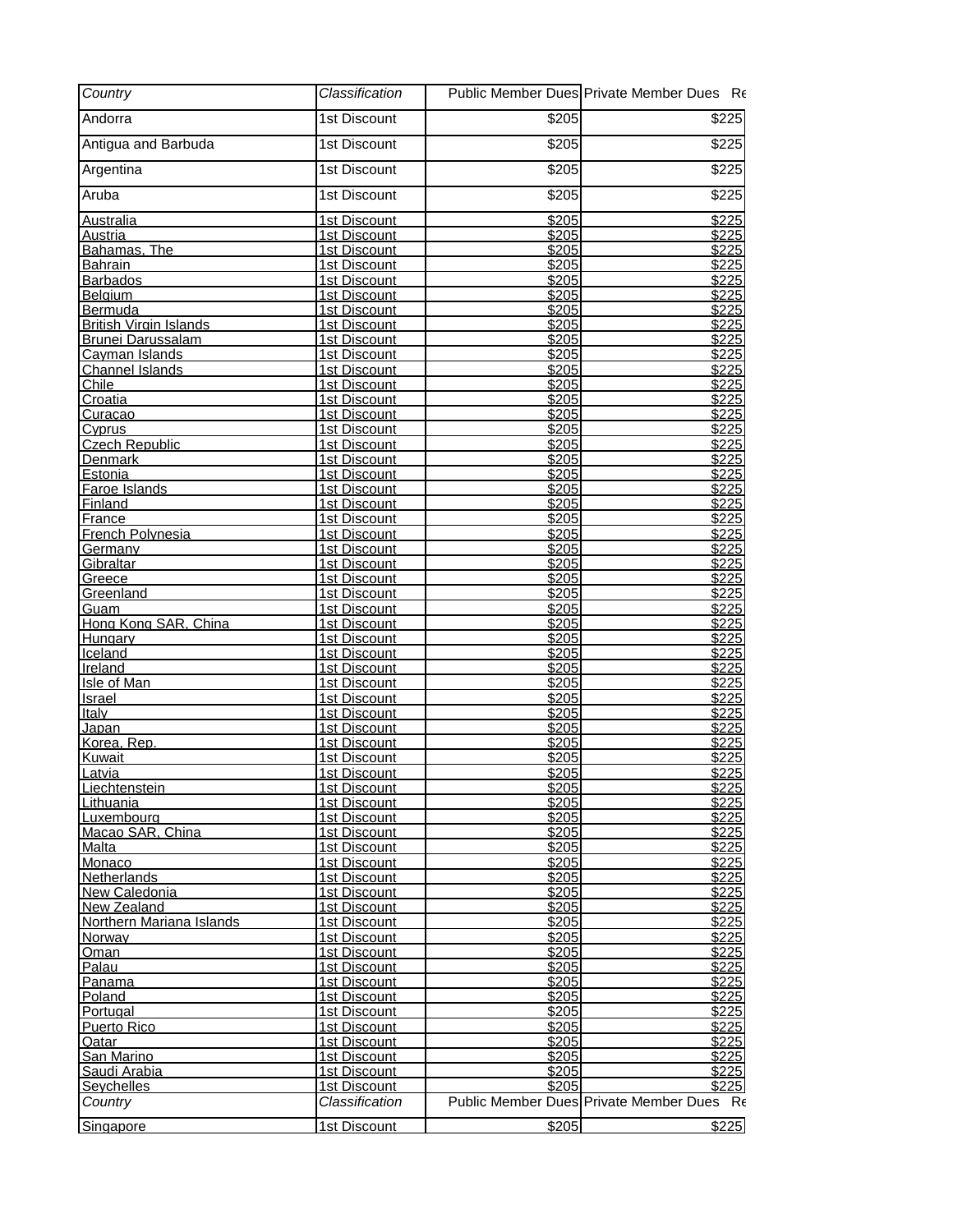| Sint Maarten (Dutch part)       | 1st Discount                 | \$205             | \$225                                     |
|---------------------------------|------------------------------|-------------------|-------------------------------------------|
| Slovak Republic                 | 1st Discount                 | \$205             | \$225                                     |
| Slovenia                        | 1st Discount                 | \$205             | \$225                                     |
| Spain                           | 1st Discount                 | \$205             | \$225                                     |
| St. Kitts and Nevis             | 1st Discount                 | \$205             | \$225                                     |
| St. Martin (French part)        | 1st Discount                 | \$205             | \$225                                     |
| Sweden<br>Switzerland           | 1st Discount                 | \$205<br>\$205    | \$225<br>\$225                            |
| Taiwan, China                   | 1st Discount<br>1st Discount | \$205             | \$225                                     |
| <b>Trinidad and Tobago</b>      | 1st Discount                 | \$205             | \$225                                     |
| <b>Turks and Caicos Islands</b> | 1st Discount                 | \$205             | \$225                                     |
| <b>United Arab Emirates</b>     | 1st Discount                 | \$205             | \$225                                     |
| United Kinadom                  | 1st Discount                 | \$205             | \$225                                     |
| Uruguay                         | 1st Discount                 | \$205             | \$225                                     |
| Virgin Islands (U.S.)           | 1st Discount                 | \$205             | \$225                                     |
| Albania                         | 2nd Discount                 | \$135             | \$150                                     |
| Algeria                         | 2nd Discount                 | $\overline{$135}$ | \$150                                     |
| American Samoa                  | 2nd Discount                 | \$135             | \$150                                     |
| Angola                          | 2nd Discount                 | \$135             | \$150                                     |
| Armenia                         | 2nd Discount                 | \$135             | \$150                                     |
| Azerbaijan                      | 2nd Discount                 | \$135             | \$150                                     |
| Bangladesh                      | 2nd Discount                 | \$135             | \$150                                     |
| <b>Belarus</b>                  | 2nd Discount                 | \$135             | \$150                                     |
| <b>Belize</b><br><b>Bhutan</b>  | 2nd Discount<br>2nd Discount | \$135<br>\$135    | \$150<br>\$150                            |
| <b>Bolivia</b>                  | 2nd Discount                 | \$135             | \$150                                     |
| Bosnia and Herzegovina          | 2nd Discount                 | \$135             | \$150                                     |
| <b>Botswana</b>                 | 2nd Discount                 | \$135             | \$150                                     |
| <b>Brazil</b>                   | 2nd Discount                 | \$135             | \$150                                     |
| <b>Bulgaria</b>                 | 2nd Discount                 | \$135             | \$150                                     |
| Cabo Verde                      | 2nd Discount                 | \$135             | \$150                                     |
| Cambodia                        | 2nd Discount                 | \$135             | \$150                                     |
| Cameroon                        | 2nd Discount                 | \$135             | \$150                                     |
| $\overline{China}$              | 2nd Discount                 | \$135             | \$150                                     |
| Colombia                        | 2nd Discount                 | \$135             | \$150                                     |
| Congo, Rep.                     | 2nd Discount                 | \$135             | \$150                                     |
| Costa Rica                      | 2nd Discount                 | \$135             | \$150                                     |
| Côte d'Ivoire                   | 2nd Discount                 | \$135             | \$150                                     |
| $\overline{\text{Cuba}}$        | 2nd Discount                 | \$135             | \$150                                     |
| Diibouti                        | 2nd Discount                 | \$135<br>\$135    | \$150                                     |
| Dominica<br>Dominican Republic  | 2nd Discount<br>2nd Discount | \$135             | \$150<br>\$150                            |
| Ecuador                         | 2nd Discount                 | \$135             | \$150                                     |
| Egypt, Arab Rep.                | 2nd Discount                 | \$135             | \$150                                     |
| El Salvador                     | 2nd Discount                 | \$135             | \$150                                     |
| <b>Equatorial Guinea</b>        | 2nd Discount                 | \$135             | \$150                                     |
| Fiji                            | 2nd Discount                 | \$135             | \$150                                     |
| Gabon                           | 2nd Discount                 | \$135             | \$150                                     |
| Georgia                         | 2nd Discount                 | \$135             | \$150                                     |
| Ghana                           | 2nd Discount                 | \$135             | \$150                                     |
| Grenada                         | 2nd Discount                 | \$135             | \$150                                     |
| Guatemala                       | 2nd Discount                 | \$135             | \$150                                     |
| Guvana                          | 2nd Discount                 | \$135             | \$150                                     |
| Honduras                        | 2nd Discount                 | \$135             | \$150                                     |
| India                           | 2nd Discount                 | \$135             | \$150                                     |
| Indonesia<br>Iran, Islamic Rep. | 2nd Discount<br>2nd Discount | \$135<br>\$135    | \$150<br>\$150                            |
| Irag                            | 2nd Discount                 | \$135             | \$150                                     |
| <b>Jamaica</b>                  | 2nd Discount                 | \$135             | \$150                                     |
| Jordan                          | 2nd Discount                 | \$135             | \$150                                     |
| <b>Kazakhstan</b>               | 2nd Discount                 | \$135             | \$150                                     |
| <u>Kenya</u>                    | 2nd Discount                 | \$135             | \$150                                     |
| Kiribati                        | 2nd Discount                 | \$135             | \$150                                     |
| <u>Kosovo</u>                   | 2nd Discount                 | \$135             | \$150                                     |
| Country                         | Classification               |                   | Public Member Dues Private Member Dues Re |
| <b>Kyrgyz Republic</b>          | 2nd Discount                 | \$135             | \$150                                     |
| Lao PDR                         | 2nd Discount                 | \$135             | \$150                                     |
| Lebanon                         | 2nd Discount                 | \$135             | \$150                                     |
| Lesotho                         | 2nd Discount                 | \$135             | \$150                                     |
| Libya                           | 2nd Discount                 | \$135             | \$150                                     |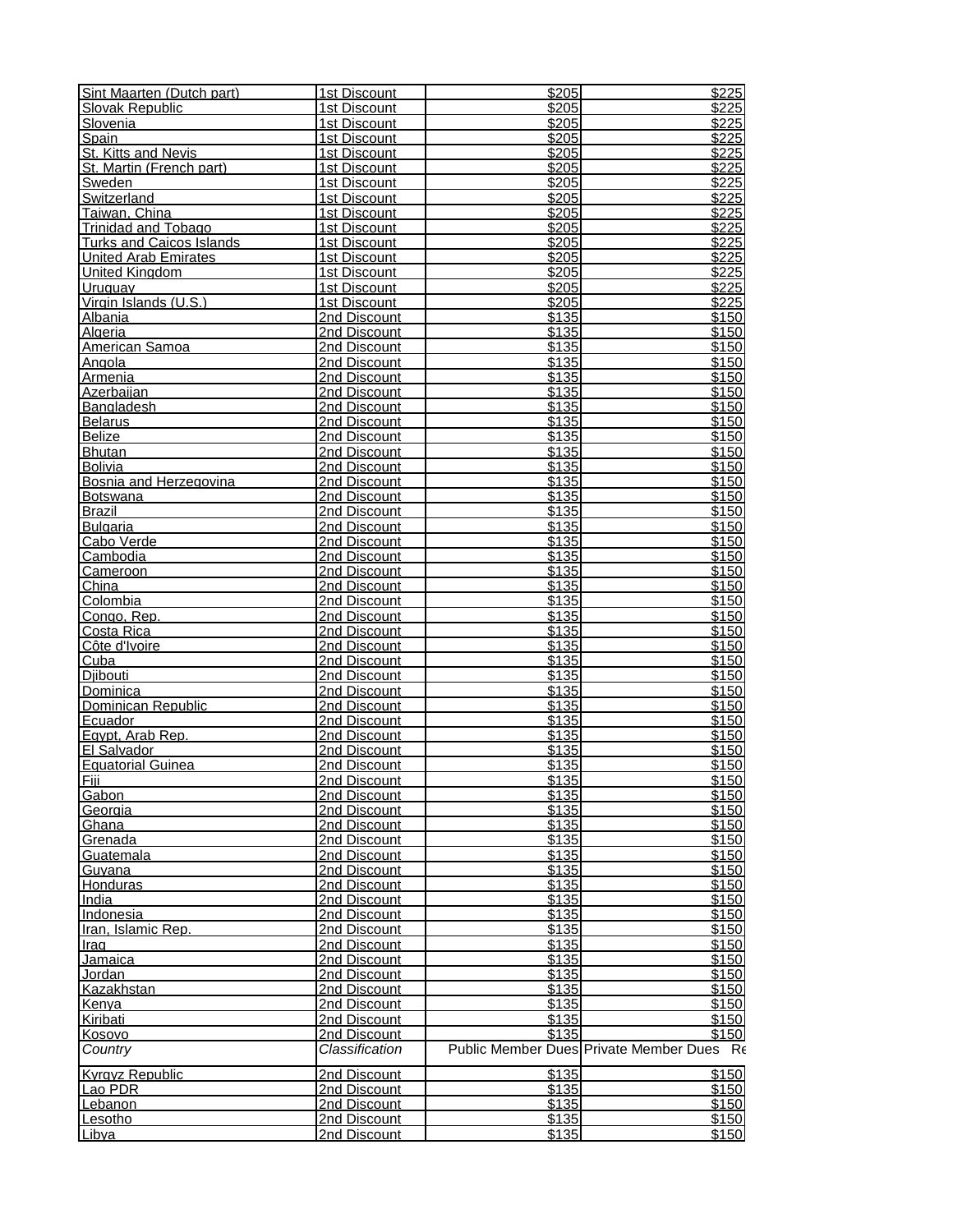| Macedonia, FYR                            | 2nd Discount                 | $\overline{$}135$ | \$150                                     |
|-------------------------------------------|------------------------------|-------------------|-------------------------------------------|
| Malaysia                                  | 2nd Discount                 | \$135             | \$150                                     |
| <b>Maldives</b>                           | 2nd Discount                 | \$135             | \$150                                     |
| <b>Marshall Islands</b><br>Mauritania     | 2nd Discount<br>2nd Discount | \$135<br>\$135    | \$150<br>\$150                            |
| <b>Mauritius</b>                          | 2nd Discount                 | \$135             | \$150                                     |
| Mexico                                    | 2nd Discount                 | \$135             | \$150                                     |
| Micronesia, Fed. Sts.                     | 2nd Discount                 | \$135             | \$150                                     |
| Moldova                                   | 2nd Discount                 | \$135             | \$150                                     |
| Mongolia                                  | 2nd Discount                 | \$135             | \$150                                     |
| Montenegro                                | 2nd Discount                 | \$135             | \$150                                     |
| Morocco                                   | 2nd Discount                 | \$135             | \$150                                     |
| Mvanmar                                   | 2nd Discount                 | \$135             | \$150                                     |
| Namibia                                   | 2nd Discount                 | \$135             | \$150                                     |
| Nauru                                     | 2nd Discount<br>2nd Discount | \$135             | \$150                                     |
| Nicaragua<br>Nigeria                      | 2nd Discount                 | \$135<br>\$135    | \$150<br>\$150                            |
| Pakistan                                  | 2nd Discount                 | \$135             | \$150                                     |
| Papua New Guinea                          | 2nd Discount                 | \$135             | \$150                                     |
| Paraguay                                  | 2nd Discount                 | \$135             | \$150                                     |
| Peru                                      | 2nd Discount                 | \$135             | \$150                                     |
| Philippines                               | 2nd Discount                 | \$135             | \$150                                     |
| Romania                                   | 2nd Discount                 | \$135             | \$150                                     |
| <b>Russian Federation</b>                 | 2nd Discount                 | \$135             | \$150                                     |
| Samoa                                     | 2nd Discount                 | \$135             | \$150                                     |
| São Tomé and Principe                     | 2nd Discount                 | \$135             | \$150                                     |
| Serbia<br>Solomon Islands                 | 2nd Discount<br>2nd Discount | \$135<br>\$135    | \$150                                     |
| South Africa                              | 2nd Discount                 | \$135             | \$150<br>\$150                            |
| Sri Lanka                                 | 2nd Discount                 | \$135             | \$150                                     |
| St. Lucia                                 | 2nd Discount                 | \$135             | \$150                                     |
| St. Vincent and the Grenadines            | 2nd Discount                 | $\overline{$135}$ | \$150                                     |
| Sudan                                     | 2nd Discount                 | \$135             | \$150                                     |
| Suriname                                  | 2nd Discount                 | \$135             | \$150                                     |
| Swaziland                                 | 2nd Discount                 | \$135             | \$150                                     |
| <b>Thailand</b>                           | 2nd Discount                 | \$135             | \$150                                     |
| Timor-Leste                               | 2nd Discount                 | \$135             | \$150                                     |
| Tonga                                     | 2nd Discount                 | \$135             | \$150                                     |
| <b>Tunisia</b>                            | 2nd Discount                 | \$135             | \$150                                     |
| Turkev                                    | 2nd Discount                 | \$135<br>\$135    | \$150                                     |
| <b>Turkmenistan</b><br>Tuvalu             | 2nd Discount<br>2nd Discount | \$135             | \$150<br>\$150                            |
| Ukraine                                   | 2nd Discount                 | \$135             | \$150                                     |
| <b>Uzbekistan</b>                         | 2nd Discount                 | \$135             | \$150                                     |
| Vanuatu                                   | 2nd Discount                 | \$135             | \$150                                     |
| Venezuela, RB                             | 2nd Discount                 | \$135             | \$150                                     |
| Vietnam                                   | 2nd Discount                 | \$135             | \$150                                     |
| <b>West Bank and Gaza</b>                 | 2nd Discount                 | \$135             | \$150                                     |
| Zambia                                    | 2nd Discount                 | \$135             | \$150                                     |
| Afghanistan                               | 3rd Discount                 | \$70              | \$75                                      |
| <b>Benin</b>                              | 3rd Discount                 | \$70              | \$75                                      |
| <b>Burkina Faso</b><br>Burundi            | 3rd Discount<br>3rd Discount | \$70<br>\$70      | \$75<br>\$75                              |
| <b>Central African Republic</b>           | 3rd Discount                 | \$70              | $\overline{$75}$                          |
| Chad                                      | 3rd Discount                 | \$70              | \$75                                      |
| <b>Comoros</b>                            | 3rd Discount                 | \$70              | \$75                                      |
| Congo, Dem. Rep.                          | 3rd Discount                 | \$70              | \$75                                      |
| Eritrea                                   | 3rd Discount                 | \$70              | \$75                                      |
| Ethiopia                                  | 3rd Discount                 | \$70              | \$75                                      |
| Gambia, The                               | 3rd Discount                 | \$70              | $\overline{$75}$                          |
| Country                                   | Classification               |                   | Public Member Dues Private Member Dues Re |
| Guinea                                    | 3rd Discount                 | \$70              | \$75                                      |
| Guinea-Bissau                             | 3rd Discount                 | \$70              | $\overline{$75}$                          |
| <u>Haiti</u><br>Korea, Dem. People's Rep. | 3rd Discount                 | \$70<br>\$70      | \$75<br>\$75                              |
| Liberia                                   | 3rd Discount<br>3rd Discount | \$70              | \$75                                      |
| Madagascar                                | 3rd Discount                 | \$70              | $\overline{$75}$                          |
| Malawi                                    | 3rd Discount                 | \$70              | $\sqrt{575}$                              |
| <u>Mali</u>                               | 3rd Discount                 | \$70              | \$75                                      |
| Mozambique                                | 3rd Discount                 | \$70              | \$75                                      |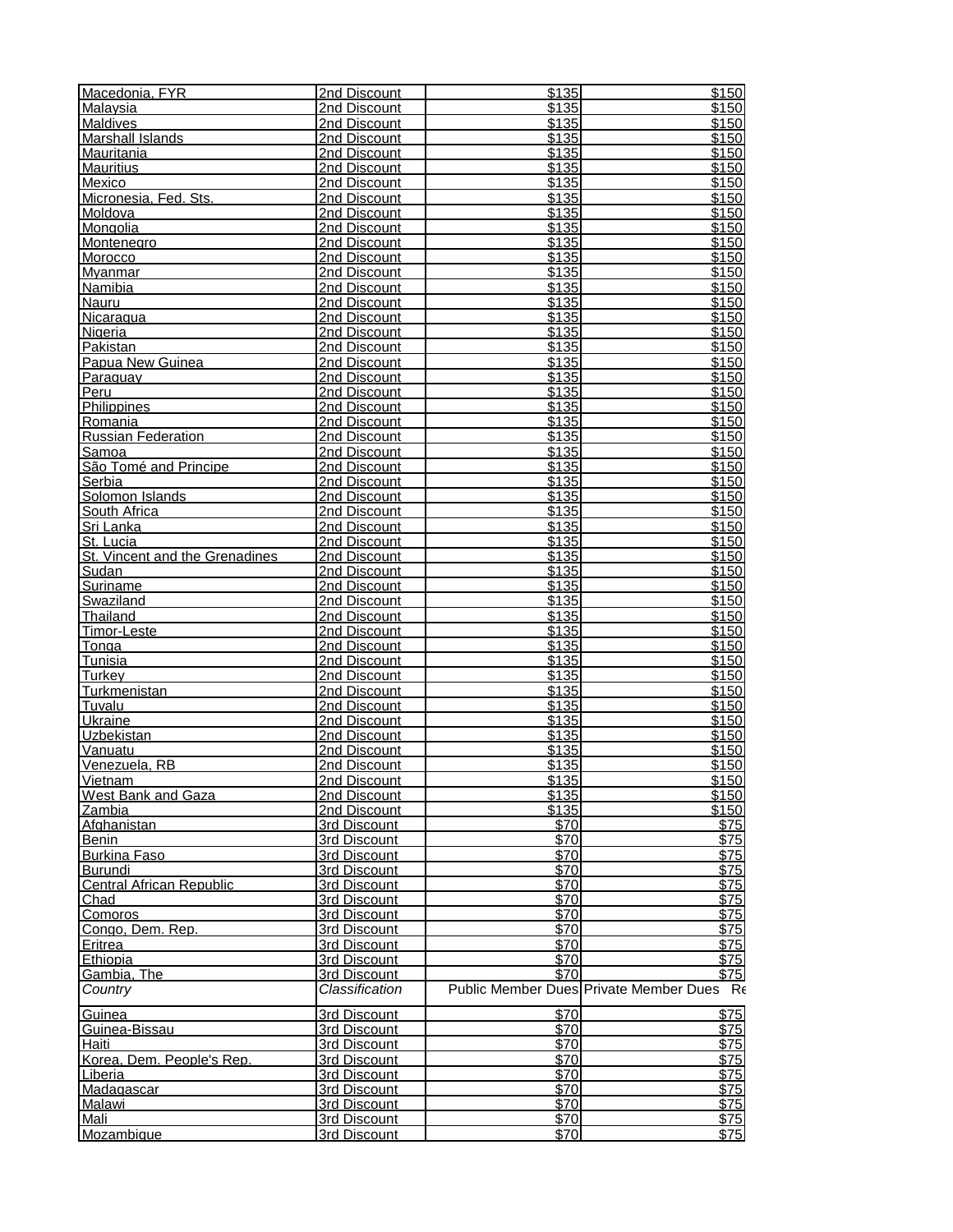| Nepal                | 3rd Discount | \$70 | \$75             |
|----------------------|--------------|------|------------------|
| Niger                | 3rd Discount | \$70 | \$75             |
| Rwanda               | 3rd Discount | \$70 | $\overline{$75}$ |
| Senegal              | 3rd Discount | \$70 | $\overline{$75}$ |
| Sierra Leone         | 3rd Discount | \$70 | \$75             |
| Somalia              | 3rd Discount | \$70 | $\overline{$75}$ |
| South Sudan          | 3rd Discount | \$70 | \$75             |
| Syrian Arab Republic | 3rd Discount | \$70 | \$75             |
| Taiikistan           | 3rd Discount | \$70 | \$75             |
| Tanzania             | 3rd Discount | \$70 | \$75             |
| Togo                 | 3rd Discount | \$70 | \$75             |
| Uganda               | 3rd Discount | \$70 | \$75             |
| Yemen, Rep.          | 3rd Discount | \$70 | $\overline{$75}$ |
| <b>Zimbabwe</b>      | 3rd Discount | \$70 | \$75             |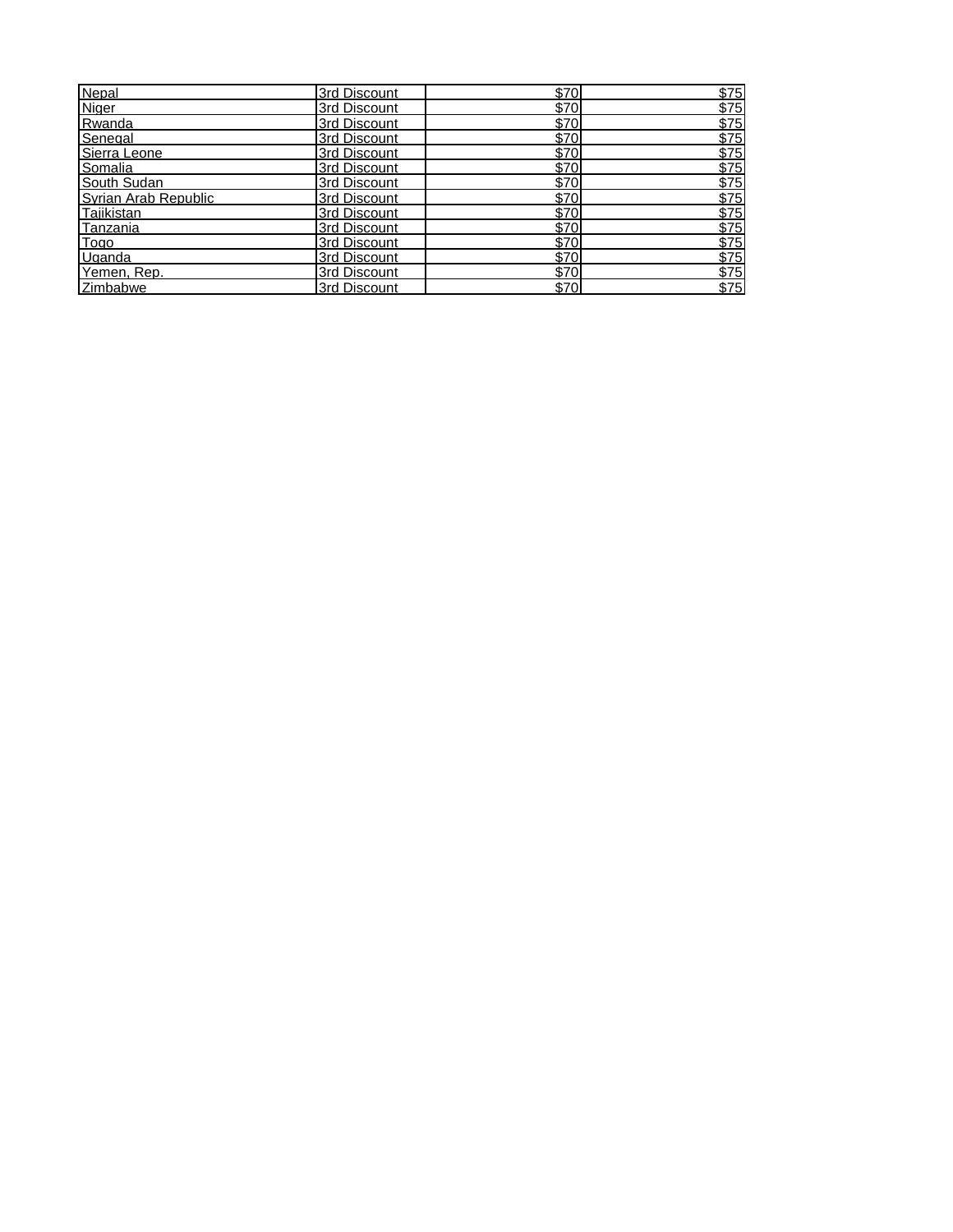## etired Member Dues

|                    | \$100                      |  |
|--------------------|----------------------------|--|
|                    | \$100                      |  |
|                    | \$100                      |  |
|                    | \$100                      |  |
|                    |                            |  |
|                    | \$100<br>\$100             |  |
|                    | \$100                      |  |
|                    | \$100                      |  |
|                    | $\frac{1}{100}$            |  |
|                    | \$100<br>\$100             |  |
|                    | \$100                      |  |
|                    | \$100                      |  |
|                    | \$100                      |  |
|                    | \$100<br>\$100             |  |
|                    | \$100                      |  |
|                    | \$100                      |  |
|                    | \$100                      |  |
|                    | \$100<br>\$100             |  |
|                    | $\overline{$}100$          |  |
|                    | \$100                      |  |
|                    | \$100                      |  |
|                    | \$100                      |  |
|                    | \$100<br>$\overline{$}100$ |  |
|                    | \$100                      |  |
|                    | \$100                      |  |
|                    | \$100                      |  |
|                    | \$100<br>$\overline{$}100$ |  |
|                    | \$100                      |  |
|                    | \$100                      |  |
|                    | \$100<br>\$100             |  |
|                    | \$100                      |  |
|                    | \$100                      |  |
|                    | \$100                      |  |
|                    | \$100                      |  |
|                    | \$100<br>$\overline{$}100$ |  |
|                    | \$100                      |  |
|                    | \$100                      |  |
|                    | \$100                      |  |
|                    | \$100                      |  |
|                    | \$100<br>\$100             |  |
|                    | \$100                      |  |
|                    | \$100                      |  |
|                    | \$100                      |  |
|                    | \$100<br>\$10              |  |
|                    | \$100                      |  |
|                    | \$100                      |  |
|                    | \$100                      |  |
|                    | \$100<br>\$100             |  |
|                    | \$100                      |  |
|                    | \$100                      |  |
|                    | \$100                      |  |
|                    | \$100<br>\$100             |  |
| stired Member Dues |                            |  |
|                    |                            |  |

\$100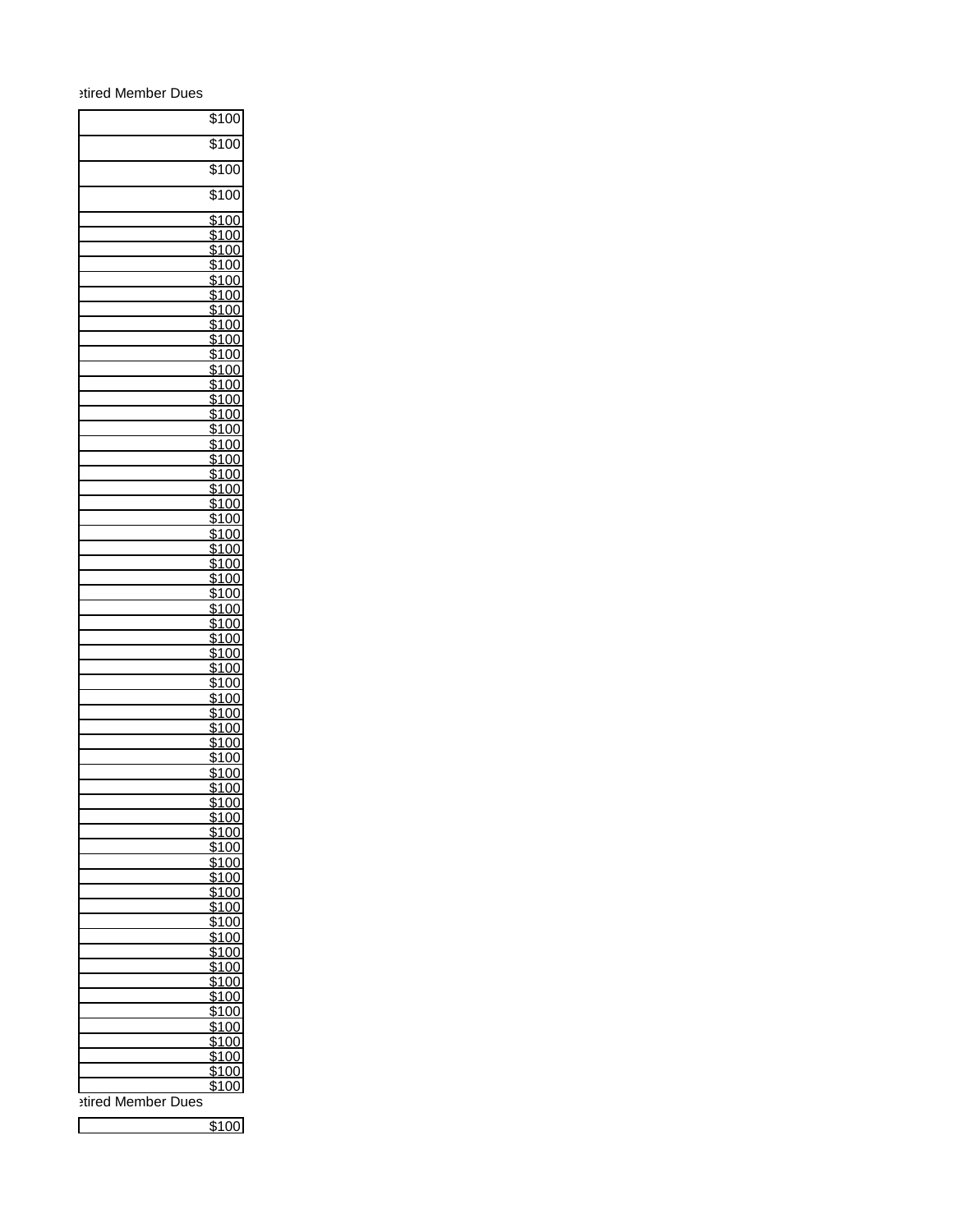| \$100              |
|--------------------|
| \$100              |
| \$100              |
| \$100              |
| \$100              |
| $\frac{1}{100}$    |
| \$100              |
| \$100              |
| \$100              |
| \$100              |
| \$100              |
| \$100              |
| \$100              |
| \$100              |
| \$100              |
| \$70               |
| \$70               |
| \$70               |
| \$70               |
| \$70               |
| \$70               |
| \$70               |
| \$70               |
| \$70               |
| \$70               |
|                    |
| \$70               |
| \$70               |
| \$70               |
| \$70               |
| \$70               |
| \$70               |
| \$70               |
| \$70               |
| \$70               |
| \$70               |
| \$70               |
| \$70               |
| \$70               |
| \$70               |
| \$70               |
| \$70               |
| \$70               |
| \$70               |
| \$70               |
| \$70               |
| \$70               |
| \$70               |
| \$70               |
| \$70               |
| \$70               |
| \$70               |
| \$70               |
| \$70               |
| \$70               |
| \$70               |
| \$70               |
| \$70               |
| \$70               |
| \$70               |
| \$70               |
| \$70               |
| \$70               |
| \$70               |
| \$70               |
| stired Member Dues |
|                    |
|                    |

| \$70 |  |
|------|--|
| \$70 |  |
| \$70 |  |
| \$70 |  |
|      |  |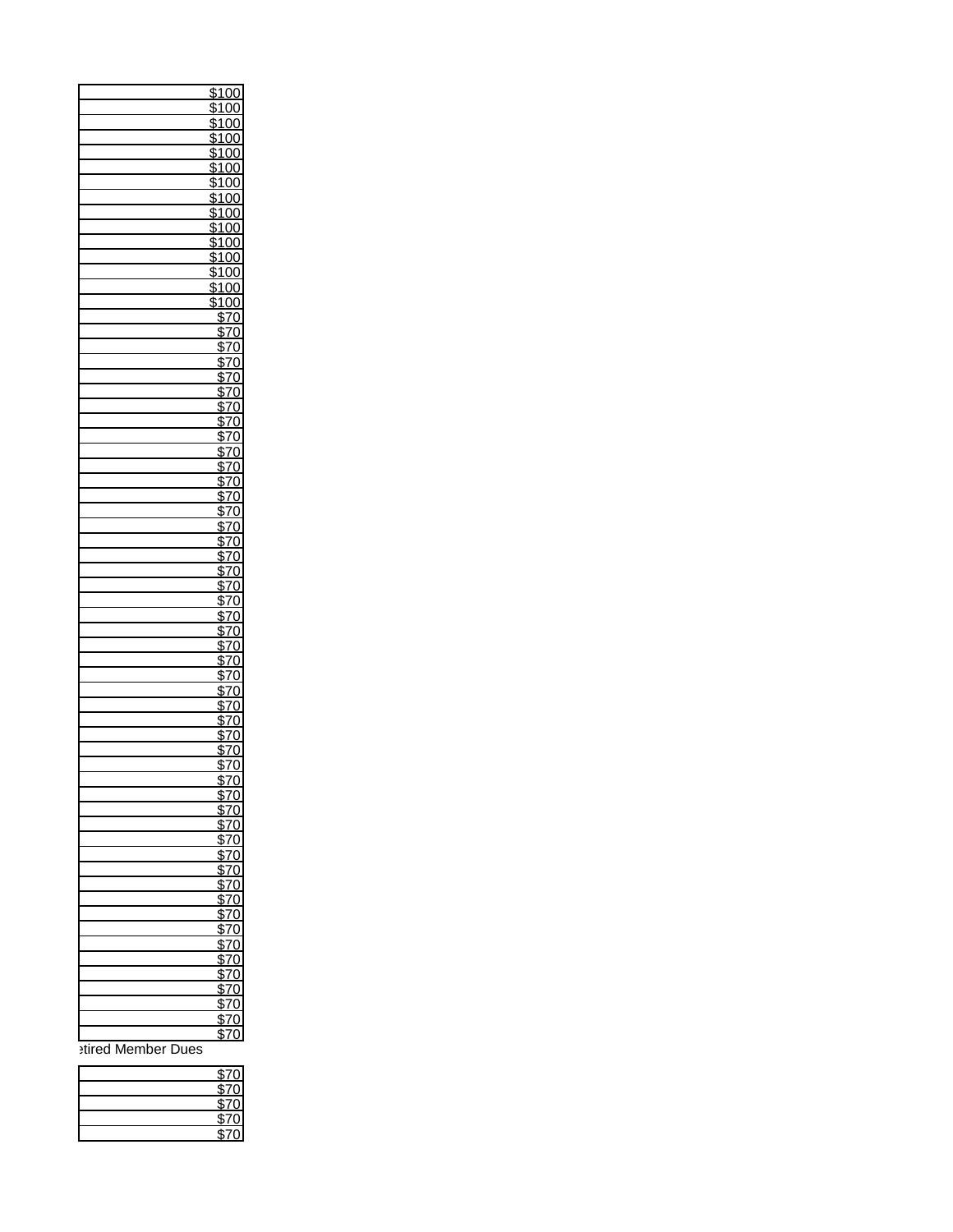| \$70             |
|------------------|
| \$70             |
| \$70             |
| \$70             |
|                  |
| \$70             |
| \$70             |
| $\overline{$70}$ |
| \$7(             |
| \$70             |
| \$70             |
| \$70             |
| \$70             |
| $\overline{$7(}$ |
| \$70             |
| \$70             |
| \$70             |
| \$70             |
| \$7(             |
| \$70             |
|                  |
| \$70             |
| \$70             |
| \$70             |
| \$7(             |
| \$70<br>\$70     |
|                  |
| \$70             |
| \$70             |
| $\overline{$7(}$ |
|                  |
| \$70<br>\$70     |
| \$70             |
| \$70             |
| \$7(             |
| \$70             |
| $\overline{$7}$  |
| \$70             |
| \$70             |
| \$70             |
| \$70             |
| $\overline{37}$  |
|                  |
| \$70             |
| \$70             |
| \$70             |
| \$70             |
| $\overline{570}$ |
| \$70             |
| <u>১/ሀ</u>       |
| \$70             |
| \$70             |
| \$30             |
| \$30             |
| \$30             |
| \$30             |
| \$30             |
| \$30             |
| \$30             |
| \$30             |
| \$30             |
| \$30             |
|                  |
| \$30             |

etired Member Dues

| \$30                                         |
|----------------------------------------------|
| $\frac{880}{330}$                            |
| \$30                                         |
| \$30<br>\$30<br>\$30<br>\$30<br>\$30<br>\$30 |
|                                              |
|                                              |
|                                              |
|                                              |
|                                              |
|                                              |